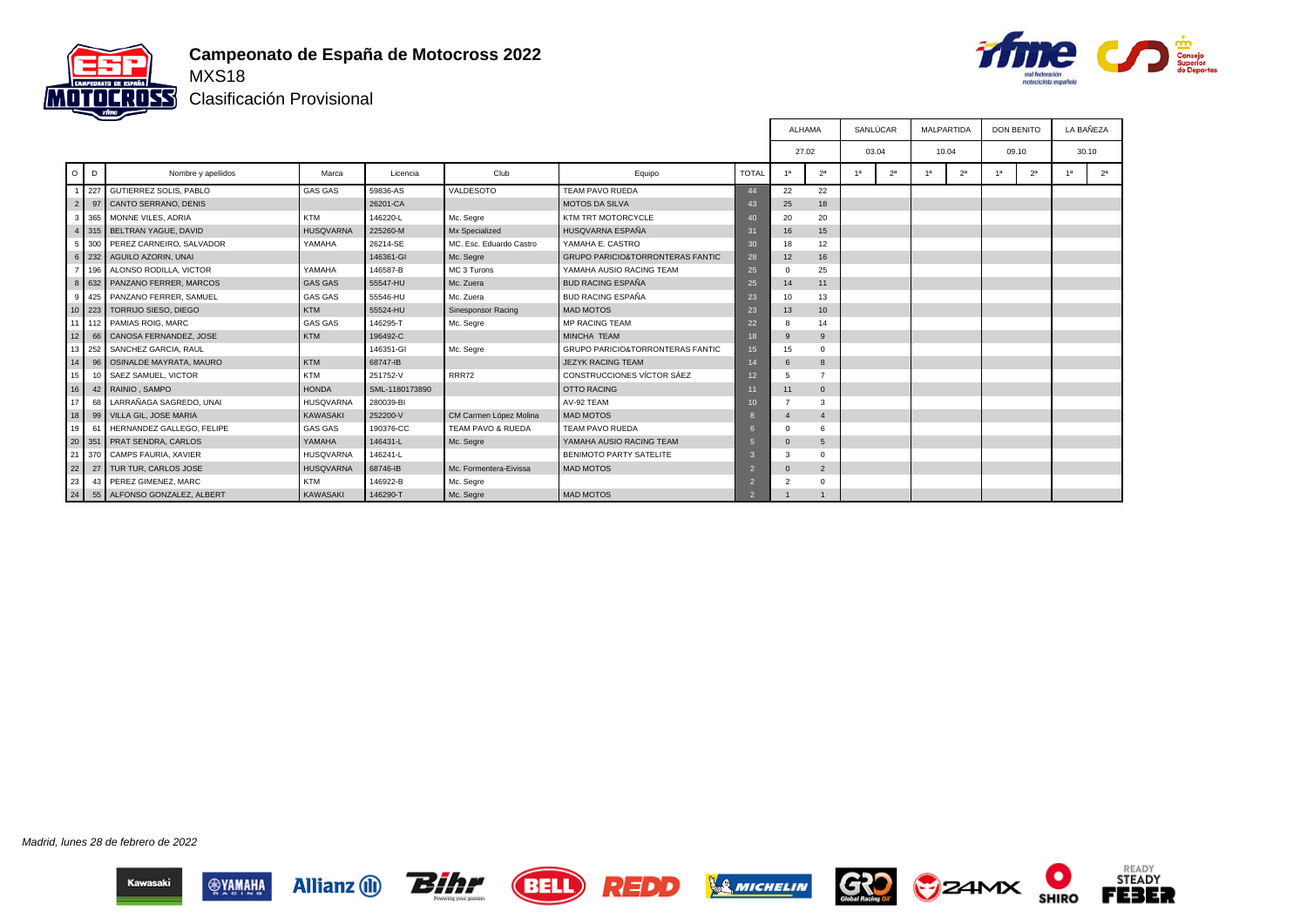



Clasificación Provisional

|                 |                |                                       |                  |                |                      |                               |                | <b>ALHAMA</b>                          |            | <b>MOTORLAND</b> |                | <b>DON BENITO</b> |                | LA BAÑEZA |                |
|-----------------|----------------|---------------------------------------|------------------|----------------|----------------------|-------------------------------|----------------|----------------------------------------|------------|------------------|----------------|-------------------|----------------|-----------|----------------|
|                 |                |                                       |                  |                |                      |                               |                | 27.02<br>08.05<br>2 <sup>a</sup><br>4a |            |                  |                | 09.10             |                | 30.10     |                |
|                 | $O$ $D$        | Nombre y apellidos                    | Marca            | Licencia       | Club                 | Equipo                        | <b>TOTAL</b>   |                                        |            |                  | 2 <sup>a</sup> | 42                | 2 <sup>a</sup> |           | 2 <sup>a</sup> |
|                 |                | 1 255 GUILLEN GARCIA, DANIELA         | <b>KTM</b>       | 146944-GI      | Mc. Polea SX         |                               | 50             | 25                                     | 25         |                  |                |                   |                |           |                |
|                 | $2 \mid$       | 9 GERMOND, VIRGINIE                   | <b>KTM</b>       | FMS-211000005  |                      | <b>TEAM DRAGON MOTO</b>       | 44             | 22                                     | 22         |                  |                |                   |                |           |                |
|                 |                | 3 246 SANCHEZ NEQUI, JANA             | YAMAHA           | 146491-GI      | Mc St.Celoni         | YAMAHA AUSIO RACING TEAM      | 40             | 20                                     | 20         |                  |                |                   |                |           |                |
|                 |                | 4   414   MARTINEZ SARMIENTO, ANDREA  | YAMAHA           | 231234-MU      | Poli-Sport Cartagena | POLI-SPORT RACING MX          | 33             | 15                                     | 18         |                  |                |                   |                |           |                |
|                 |                | 5 212 PEÑA SURGA, AITANA              | <b>KTM</b>       | 280038-BI      |                      | <b>UK RACING</b>              | 30             | 18                                     | 12         |                  |                |                   |                |           |                |
|                 |                | 6 28 MERTSALMI, HANNA                 | <b>HONDA</b>     | SML-1260180486 |                      |                               | 30             | 14                                     | 16         |                  |                |                   |                |           |                |
|                 |                | 7 585 VALERO PALOMARES, MARIONA       | <b>HUSQVARNA</b> | 146313-B       | Amy Torroella        |                               | 27             | 12                                     | 15         |                  |                |                   |                |           |                |
|                 |                | 8 611 ROSADO BENITO, NATALIA          | <b>HONDA</b>     | 90007-AV       | MC Vallisoletano     | <b>MASTERCROSS</b>            | 26             | 13                                     | 13         |                  |                |                   |                |           |                |
|                 | 9 <sup>1</sup> | 96 RODRIGUEZ GIL, ALBA                | <b>GAS GAS</b>   | 225205-M       | Mx Specialized       | TEAM PAVO RUEDA               | 25             | 16                                     | 9          |                  |                |                   |                |           |                |
| 10              |                | 15 DEYA MOREY, PAU                    |                  | 68749-IB       |                      | <b>TEAM JCR&amp;KATHARSIS</b> | 25             | 11                                     | 14         |                  |                |                   |                |           |                |
| 11 <sup>1</sup> |                | 89 GOMEZ YARZA, SOFIA                 | <b>HUSQVARNA</b> | 90054-VA       | MC Vallisoletano     |                               | 21             | 10                                     | 11         |                  |                |                   |                |           |                |
| 12              |                | 48   MEDINA MEDERO, SARA              | <b>GAS GAS</b>   | 225310-M       |                      | <b>PRAVOX TEAM</b>            | 19             |                                        | 10         |                  |                |                   |                |           |                |
| 13              | 71             | <b>GARCIABLANCO VILLAVERDE, BERTA</b> |                  | 59868-AS       | PUCH ASTURIAS        |                               | 16             |                                        |            |                  |                |                   |                |           |                |
| 14              |                | 23 GARCIA ZAMBRANO, ALBA              | <b>HUSQVARNA</b> | 117515-CR      | CD TeaMX Reina       | <b>MAD MOTOS</b>              | 13             | 6                                      |            |                  |                |                   |                |           |                |
| 15 <sup>1</sup> |                | 10 MAIBECHE CASO, AINHOA              | YAMAHA           | 86151-S        | Mc. RJ Sport         |                               |                |                                        |            |                  |                |                   |                |           |                |
|                 |                | 16 214 ARIAS ORTEGA, ELSA             |                  | 147457-B-AMP   | Mc. Segre            |                               | 5 <sup>5</sup> |                                        | $\sqrt{5}$ |                  |                |                   |                |           |                |

Madrid, lunes 28 de febrero de 2022















О

**SHIRO**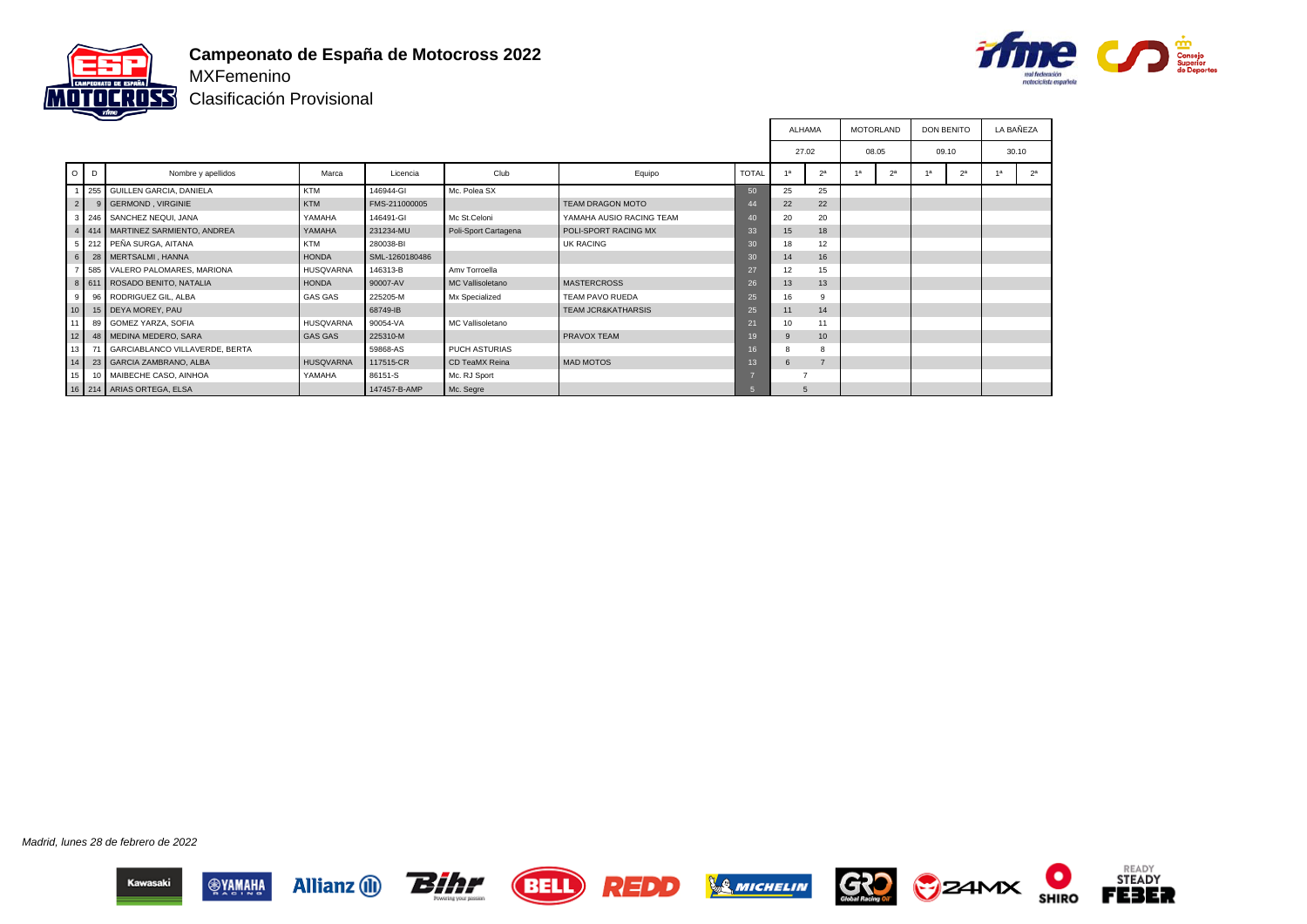



Clasificación Provisional

|                |         |                                   |                  |               |                                |                                |                 | ALHAMA         |                | SANLÚCAR |                |    | <b>MALPARTIDA</b> | <b>MOTORLAND</b> |                |    | <b>DON BENITO</b> |
|----------------|---------|-----------------------------------|------------------|---------------|--------------------------------|--------------------------------|-----------------|----------------|----------------|----------|----------------|----|-------------------|------------------|----------------|----|-------------------|
|                |         |                                   |                  |               |                                |                                |                 | 27.02          |                | 03.04    |                |    | 10.04             | 08.05            |                |    | 09.10             |
| $\circ$        | D       | Nombre y apellidos                | Marca            | Licencia      | Club                           | Equipo                         | <b>TOTAL</b>    | 1 <sup>a</sup> | 2 <sup>a</sup> | 4a       | 2 <sup>a</sup> | 1a | 2 <sup>a</sup>    | 1 <sup>a</sup>   | 2 <sup>a</sup> | 1a | 2 <sup>a</sup>    |
|                | 494     | LARA CABALLERO. PABLO             | <b>KTM</b>       | 26177-MA      | MC. Ronda                      | <b>MOTOS ORTIZ</b>             | 42              | 20             | 22             |          |                |    |                   |                  |                |    |                   |
| $\overline{2}$ |         | 383 BADENAS TEJADA, ENZO          | <b>HUSQVARNA</b> | 251914-V      |                                | <b>FAMILY CASH/BREVIA TEAM</b> | 40 <sup>°</sup> | 25             | 15             |          |                |    |                   |                  |                |    |                   |
| 3 I            |         | 308 VELEZ SAEZ, MARIO             | <b>KTM</b>       | 231236-MU     |                                | KTM TRT MOTORCYCLE             | 38              | 13             | 25             |          |                |    |                   |                  |                |    |                   |
|                | $4$ 117 | IZAGUIRRE PINTO, JUAN             | KTM              | 225202-M      | Mx Specialized                 | <b>JEZYK RACING TEAM</b>       | 35              | 22             | 13             |          |                |    |                   |                  |                |    |                   |
| 5 <sub>1</sub> | 122     | VAZQUEZ PEREIRA, VALENTINO        | <b>HUSQVARNA</b> | 196482-PO     |                                | <b>TRENADO RACING</b>          | 33              | 15             | 18             |          |                |    |                   |                  |                |    |                   |
| 6              |         | 3 MARI RUIZ, OT                   |                  | 146292-L      | Mc. Segre                      | KID MX JUNIOR TEAM             | 30 <sup>°</sup> | 10             | 20             |          |                |    |                   |                  |                |    |                   |
| 7 <sup>1</sup> |         | 223 TORRES FERNANDEZ, ALEJANDRO   | <b>KTM</b>       | 26233-MA      |                                | MOTOS ORTIZ MR MOTOR           | 30 <sup>°</sup> | 16             | 14             |          |                |    |                   |                  |                |    |                   |
|                | 8   166 | LASHERAS ORTA, ALEX               | <b>GAS GAS</b>   | 236935-NA     | C. M. Club Cirbón              | <b>MAD MOTOS</b>               | 22              | 6              | 16             |          |                |    |                   |                  |                |    |                   |
| 9              | 23      | LIÑAN CABRERA, ALEJANDRO          | <b>HUSQVARNA</b> | 146440-B      | Mc. Segre                      | <b>SIXLYONTEAM</b>             | 21              | 12             | 9              |          |                |    |                   |                  |                |    |                   |
|                |         | 10 228 NAVARRO BERNAL, DANIEL     | KAWASAKI         | 231275-MU     |                                | DPS MOTORSPORT                 | 19              | $\overline{7}$ | 12             |          |                |    |                   |                  |                |    |                   |
| 11             | 29      | CONTRERAS SARABIA, RUBEN          | <b>KTM</b>       | 251776-V      | <b>MS Carreres</b>             |                                | 19              | 11             | 8              |          |                |    |                   |                  |                |    |                   |
|                |         | 12 247 SANTOS, TOMAS              | KTM              | FMP-999200019 |                                | PEDRINHA MC/UBERMOTO/JOMOTOS   |                 | 18             | $\mathbf 0$    |          |                |    |                   |                  |                |    |                   |
|                |         | 13 378 LOPES CARDOSO, GONCALO     | <b>HUSQVARNA</b> | 26197-SE      |                                | <b>MOMENTO TT</b>              |                 | 14             | $\Omega$       |          |                |    |                   |                  |                |    |                   |
|                |         | 14 214 MORENO PANIAGUA, JOSE LUIS |                  | 190358-CC     | Mc. Las Arenas                 | PETROGOLD RACING TEAM          |                 | $\overline{4}$ | 10             |          |                |    |                   |                  |                |    |                   |
| 15             |         | MARTINEZ MAS, ANGEL               | <b>HUSQVARNA</b> | 251917-CS     |                                |                                |                 | $\mathbf 0$    | 11             |          |                |    |                   |                  |                |    |                   |
|                |         | 16 220 GARCIA SANCHEZ, BENIGNO    | KTM              | 231235-MU     | Equipo-Escuela de Motociclismo | <b>EQUIPO ESCUELA MX</b>       |                 | 9              | $\overline{2}$ |          |                |    |                   |                  |                |    |                   |
|                | 17 224  | LAVADO GONZALEZ, JOSE             | GAS GAS          | 190360-BA     | TEAM PAVO & RUEDA              | TEAM PAVO RUEDA                |                 | 8              | $\Omega$       |          |                |    |                   |                  |                |    |                   |
|                |         | 18 268 TAPIA REDONDO, SAMUEL      | <b>GAS GAS</b>   | 190361-CC     | <b>TEAM PAVO &amp; RUEDA</b>   | <b>TEAM PAVO RUEDA</b>         |                 | $\mathbf{0}$   | $\overline{7}$ |          |                |    |                   |                  |                |    |                   |
| 19             | 16      | JOSA ANGLES, JAN                  | <b>HUSQVARNA</b> | 146403-T      | Mc. Segre                      | OMXS MOTOCROSSCENTER TEAM      |                 | $\Omega$       | 6              |          |                |    |                   |                  |                |    |                   |
| 20             | 20      | SANCHO BURILLO, AXEL              | <b>HUSQVARNA</b> | 55543-Z       | Axel Sancho R.T.               | AXEL SANCHO RACING TEAM        |                 | 5              |                |          |                |    |                   |                  |                |    |                   |
| 21             |         | 10 MELGAREJO HORTELANO, JAVIER    | <b>GAS GAS</b>   | 231252-MU     |                                |                                |                 | $\Omega$       | 5              |          |                |    |                   |                  |                |    |                   |
| 22             |         | 243 JORDA MORLA, JOAN             |                  | 68822-IB      | Pm. Sant Joan                  |                                |                 | $\Omega$       | $\overline{4}$ |          |                |    |                   |                  |                |    |                   |
| 23             | 272     | <b>UCEDA MAYORAL, FELIX</b>       |                  | 225464-M      |                                |                                |                 | $\Omega$       | 3              |          |                |    |                   |                  |                |    |                   |
| 24             | 94      | SALINAS TEROL, JAVIER             |                  | 251744-A      | Banyeres 4x4                   | OMXS MOTOCROSSCENTER TEAM      |                 | 3              |                |          |                |    |                   |                  |                |    |                   |
|                |         | 25 151 MARTINEZ LAMBERTO, IVAN    | <b>GAS GAS</b>   | 146316-B      | Amv Torroella                  | <b>TEAM JCR&amp;KATHARSIS</b>  |                 | $\overline{2}$ | $\Omega$       |          |                |    |                   |                  |                |    |                   |
|                |         | 26 369 SOLER MIER, JORDI          | KTM              | 146364-B      | Mc. Segre                      |                                |                 |                | $\Omega$       |          |                |    |                   |                  |                |    |                   |

Madrid, lunes 28 de febrero de 2022















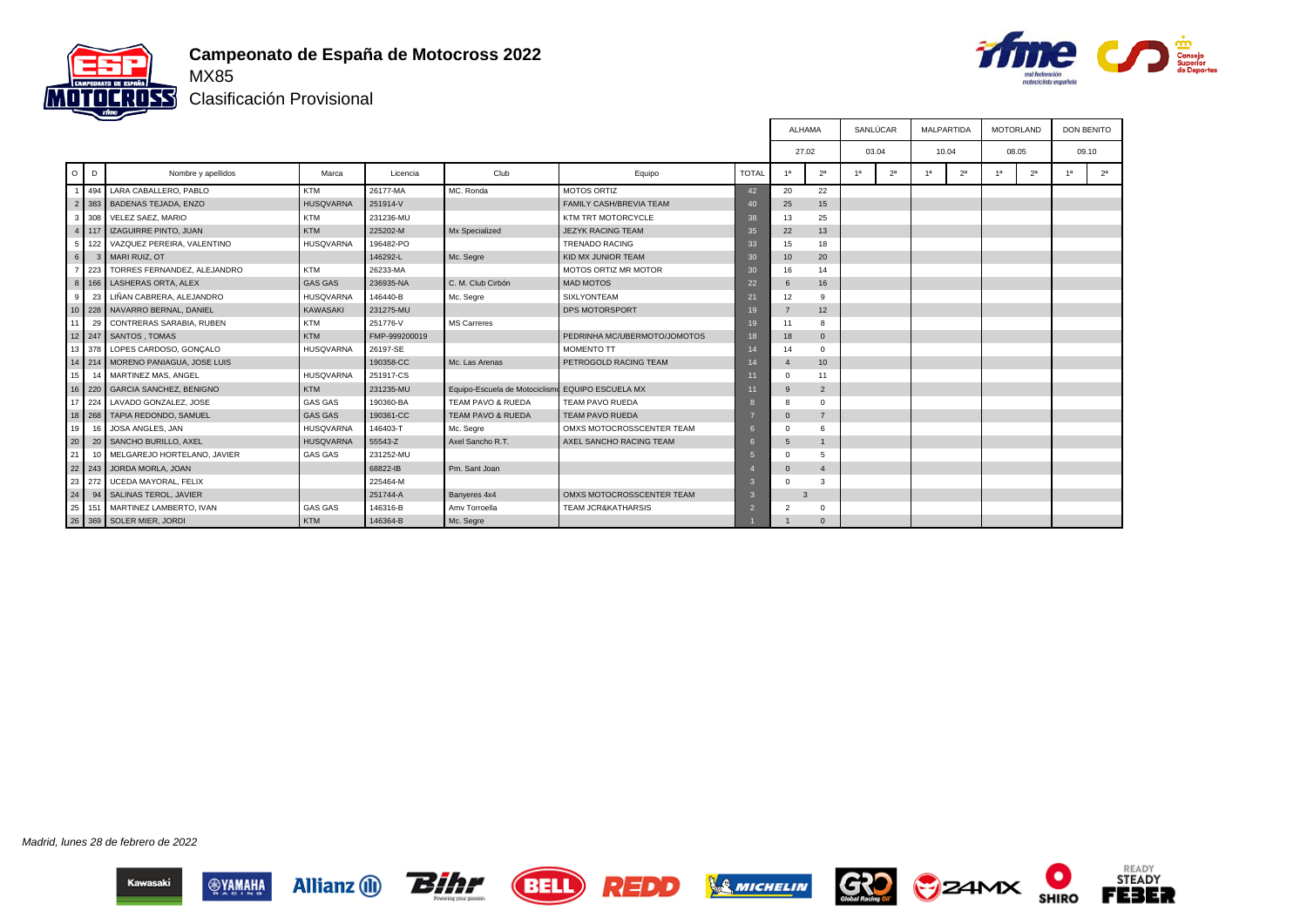

#### **Campeonato de España de Motocross 2022** Master-MX3



Clasificación Provisional

|                 |   |                                        |                  |             |                                             |                           |              |                |                |       | SANLÚCAR       |    | MALPARTIDA     | <b>TALAVERA II</b> |                |    | LA BAÑEZA      |
|-----------------|---|----------------------------------------|------------------|-------------|---------------------------------------------|---------------------------|--------------|----------------|----------------|-------|----------------|----|----------------|--------------------|----------------|----|----------------|
|                 |   |                                        |                  |             |                                             |                           |              | 27.02          |                | 03.04 |                |    | 10.04          | 22.05              |                |    | 30.10          |
| $\circ$ $\circ$ | D | Nombre y apellidos                     | Marca            | Licencia    | Club                                        | Equipo                    | <b>TOTAL</b> | 1a             | 2 <sup>a</sup> | 1a    | 2 <sup>a</sup> | 1a | 2 <sup>a</sup> | 1 <sup>a</sup>     | 2 <sup>a</sup> | 1a | 2 <sup>a</sup> |
|                 |   | 84 BRUCART SANCHEZ, RAMON              |                  | 146310-B    | Amy Torroella                               | SUZUKI FACTORY RACING     | 47           | 25             | 22             |       |                |    |                |                    |                |    |                |
| $\sqrt{2}$      |   | 85   MARQUEZ RODRIGUEZ, JONATHAN       | KTM              | 190364-BA   | Mc. Las Arenas                              | KTM TRT MOTORCYCLE        | 45           | 20             | 25             |       |                |    |                |                    |                |    |                |
| 3 I             |   | 101 VILLEGAS IGLESIAS, ANTONIO         | <b>HUSQVARNA</b> | 26526-SE    | C.D. Motoclub Morón                         | 101 MOTORSPORT            | 38           | 22             | 16             |       |                |    |                |                    |                |    |                |
|                 |   | 36 FERNANDEZ ALONSO, FRANCISCO JAVIER  | <b>KAWASAKI</b>  | 90105-BU    | MC Vallisoletano                            | <b>GREENLANDMX</b>        | 38           | 18             | 20             |       |                |    |                |                    |                |    |                |
|                 |   | 5 241 MUGICA MUGICA, BORJA RAMON       | <b>KAWASAKI</b>  | 26823-GR    | C.D. Motoclub Bajo Almanzora DPS MOTORSPORT |                           | 33           | 15             | 18             |       |                |    |                |                    |                |    |                |
|                 |   | 6   119   HERNANDEZ PUIG, XAVIER       |                  | 26535-MA    | Esc. Zambrana                               | <b>TEAM ZAMBRANA</b>      | 30           | 16             | 14             |       |                |    |                |                    |                |    |                |
|                 |   | 57 DE LA ROSA QUINTERO, PABLO          | YAMAHA           | 68496-TF    |                                             | DLR57                     | 27           | 12             | 15             |       |                |    |                |                    |                |    |                |
|                 |   | 8   121   JIMENEZ GARCIA, FRANCISCO    |                  | 26866-MA    |                                             |                           | 24           | 13             | 11             |       |                |    |                |                    |                |    |                |
| 9               |   | 65 MIRON GARCIA, FERNANDO              | <b>KTM</b>       | 251867-A    | RRR72                                       | KTM TRT MOTORCYCLE        | 22           | 9              | 13             |       |                |    |                |                    |                |    |                |
| 110             |   | 20 GARRIDO GARRIDO, MIGUEL             | <b>HONDA</b>     | 26481-J     |                                             |                           | 22           | 10             | 12             |       |                |    |                |                    |                |    |                |
| 11              |   | 22 VICIEDO VIEDMA, OSCAR DANIEL        | <b>KTM</b>       | 26604-AL    | C.D. TRT Race Service                       | KTM TRT MOTORCYCLE        | 21           | 11             | 10             |       |                |    |                |                    |                |    |                |
|                 |   | 12 530 MARTIN HERNANDEZ, VICTOR        | <b>KAWASAKI</b>  | 225210-M    |                                             | <b>CVIRACINGTEAM</b>      | 15           | 6              | -9             |       |                |    |                |                    |                |    |                |
|                 |   | 13 276 PINTO DOS SANTOS. HUGO          | <b>HONDA</b>     | FMP-6542022 |                                             |                           |              | 14             |                |       |                |    |                |                    |                |    |                |
|                 |   | 14 197 MONTERO DA SILVA, JOSE          | <b>KAWASAKI</b>  | 90080-SA    | MC Vallisoletano                            | <b>MONTERO RACING</b>     |              | $\mathbf{8}$   | 6              |       |                |    |                |                    |                |    |                |
|                 |   | 15 555 CORONEL GARCIA, PEDRO           | <b>GAS GAS</b>   | 231405-MU   |                                             |                           |              |                |                |       |                |    |                |                    |                |    |                |
| 16              |   | 12 PLASENCIA VALERO, JOSE JONATHAN     |                  | 252028-A    | RRR72                                       |                           | 12           | $\overline{4}$ | 8              |       |                |    |                |                    |                |    |                |
|                 |   | 17 111 PLANELLS PRATS, JOAN ANTONI     | <b>KTM</b>       | 68783-IB    | Mc. Formentera-Eivissa                      | <b>MFIE</b>               |              | 5              | 5              |       |                |    |                |                    |                |    |                |
| 18              |   | 25 CORTES BERNABE, JAVIER              | <b>HONDA</b>     | 225625-M    |                                             |                           |              | $\overline{2}$ | 3              |       |                |    |                |                    |                |    |                |
|                 |   | 19   127   IBAÑEZ TORRALBO, JOSE MARIA | <b>KAWASAKI</b>  | 117429-GU   | MX Yunquera                                 | <b>DPS MOTORSPORT</b>     |              |                | $\overline{2}$ |       |                |    |                |                    |                |    |                |
| 20              |   | 77   OSINALDE JIMENEZ, JOSE RAMON      | KTM              | 68751-IB    | Mc. Mallorca-Calvià                         | OMXS MOTOCROSSCENTER TEAM |              |                | $\overline{4}$ |       |                |    |                |                    |                |    |                |
| 21              |   | 9 POZO PORRAS, MANUEL ANGEL            |                  | 26184-MA    | Esc. Zambrana                               | <b>TEAM ZAMBRANA</b>      |              |                |                |       |                |    |                |                    |                |    |                |

Madrid, lunes 28 de febrero de 2022















О

**SHIRO**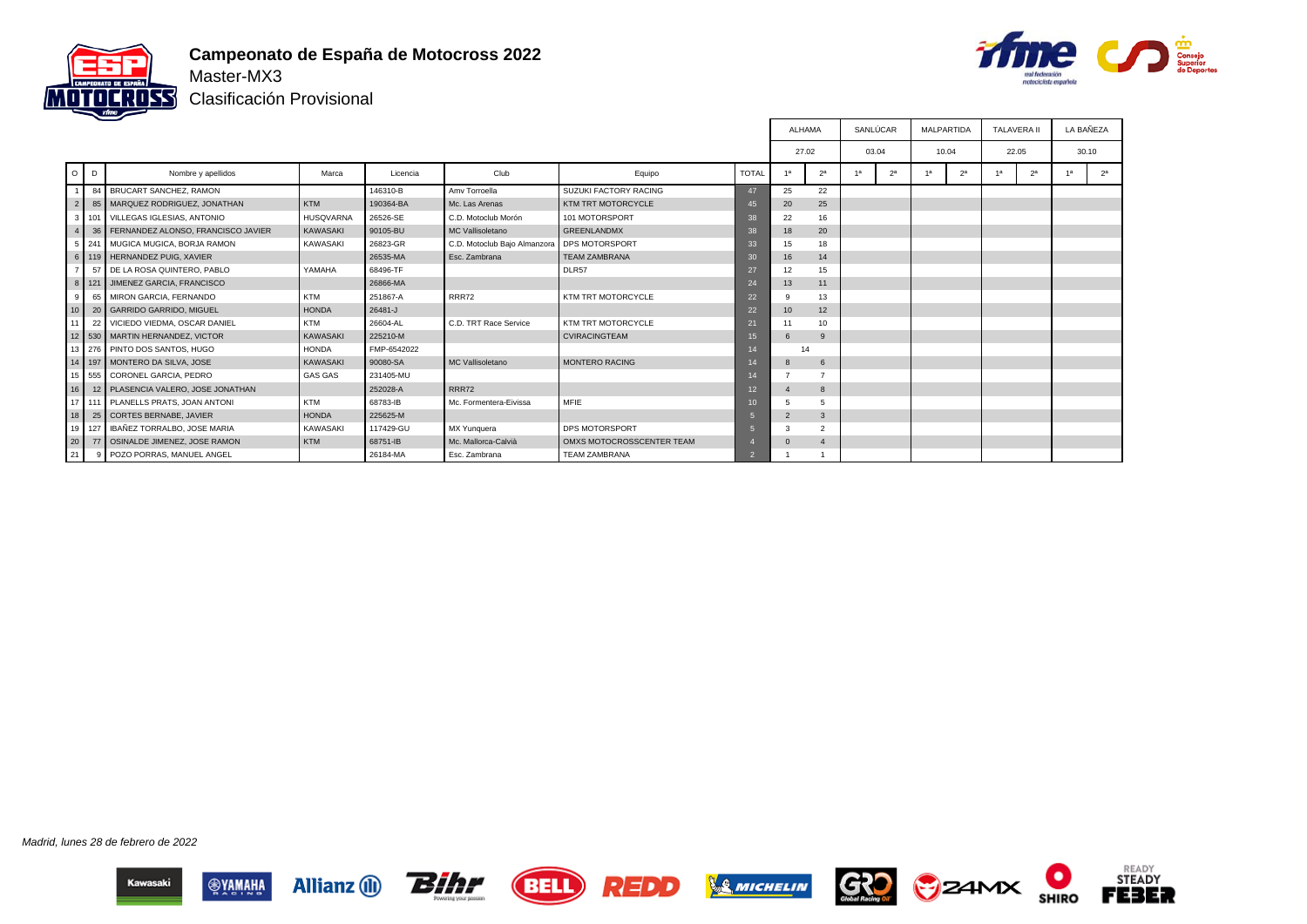

**Campeonato de España de Motocross 2022** Master-MX4



Clasificación Provisional

|                |         |                                           |                  |           |                         |                          |              |       |                | SANLÚCAR |                | <b>MALPARTIDA</b> |                | <b>TALAVERA II</b> |                | LA BAÑEZA |                |
|----------------|---------|-------------------------------------------|------------------|-----------|-------------------------|--------------------------|--------------|-------|----------------|----------|----------------|-------------------|----------------|--------------------|----------------|-----------|----------------|
|                |         |                                           |                  |           |                         |                          |              | 27.02 |                | 03.04    |                | 10.04             |                | 22.05              |                | 30.10     |                |
|                | $O$ $D$ | Nombre y apellidos                        | Marca            | Licencia  | Club                    | Equipo                   | <b>TOTAL</b> |       | 2 <sup>a</sup> |          | 2 <sup>a</sup> |                   | 2 <sup>a</sup> |                    | 2 <sup>a</sup> |           | 2 <sup>a</sup> |
|                |         | 33 MENDEZ AMORES, RAUL                    | <b>GAS GAS</b>   | 225237-M  |                         | <b>BARRAGAN TRAINING</b> | 47           | 25    | 22             |          |                |                   |                |                    |                |           |                |
| 2 <sup>1</sup> |         | 3   PAISAN BEREZO, JOSE JAVIER            | YAMAHA           | 90072-BU  |                         | <b>BOX NORTE</b>         | 40           | 22    | 18             |          |                |                   |                |                    |                |           |                |
|                |         | 3 914 BAZAN GODOY, HECTOR GABRIEL         | KTM              | 55651-Z   | Mc. Zuera               | <b>BAZAN RACING</b>      | 38           | 18    | 20             |          |                |                   |                |                    |                |           |                |
|                |         | 91 VALIENTE FERNANDEZ, CARLOS             | KAWASAKI         | 231404-MU |                         | VALIENTERACING           | 32           | 16    | 16             |          |                |                   |                |                    |                |           |                |
|                |         | 322 ALGUACIL DIAZ, JUAN JESUS             | <b>HONDA</b>     | 26207-GR  |                         |                          | 30           | 20    | 10             |          |                |                   |                |                    |                |           |                |
| 6              |         | <b>I</b> JIMENEZ VAQUERO. DAVID           | <b>HUSQVARNA</b> | 117641-CR | CD TeaMX Reina          |                          | 29           | 15    | 14             |          |                |                   |                |                    |                |           |                |
|                |         | 19 FERRERA RODRIGUEZ, JUAN CARLOS         | YAMAHA           | 190442-BA | Mc. Extremadura Racing  |                          | 25           | 25    |                |          |                |                   |                |                    |                |           |                |
| 8 <sup>1</sup> |         | 27 GARCIA MANCEBO, JOSE MANUEL            | <b>HONDA</b>     | 117438-CR | MC Talavera             |                          | 25           | 10    | 15             |          |                |                   |                |                    |                |           |                |
| 9              |         | 88 NAVARRO ESPARCIA, CARLOS               | <b>HONDA</b>     | 117497-CR | CD TeaMX Reina          | <b>MAD MOTOS</b>         | 25           | 12    | 13             |          |                |                   |                |                    |                |           |                |
|                |         | 10   115   MIGUEZ RAMOS, FRANCISCO JAVIER | YAMAHA           | 26739-SE  | MC. Esc. Eduardo Castro | YAMAHA E. CASTRO         | 25           | 13    | 12             |          |                |                   |                |                    |                |           |                |
|                |         | 5 ESPINOSA JAEN, JOSE RAMON               | KAWASAKI         | 251805-A  | Ctat, Albaida           |                          | 22           | 11    | 11             |          |                |                   |                |                    |                |           |                |
|                |         | 12 76 SEGURA LOPEZ, RAFAEL                | KTM              | 26354-AL  |                         |                          |              | 14    |                |          |                |                   |                |                    |                |           |                |

Madrid, lunes 28 de febrero de 2022













О

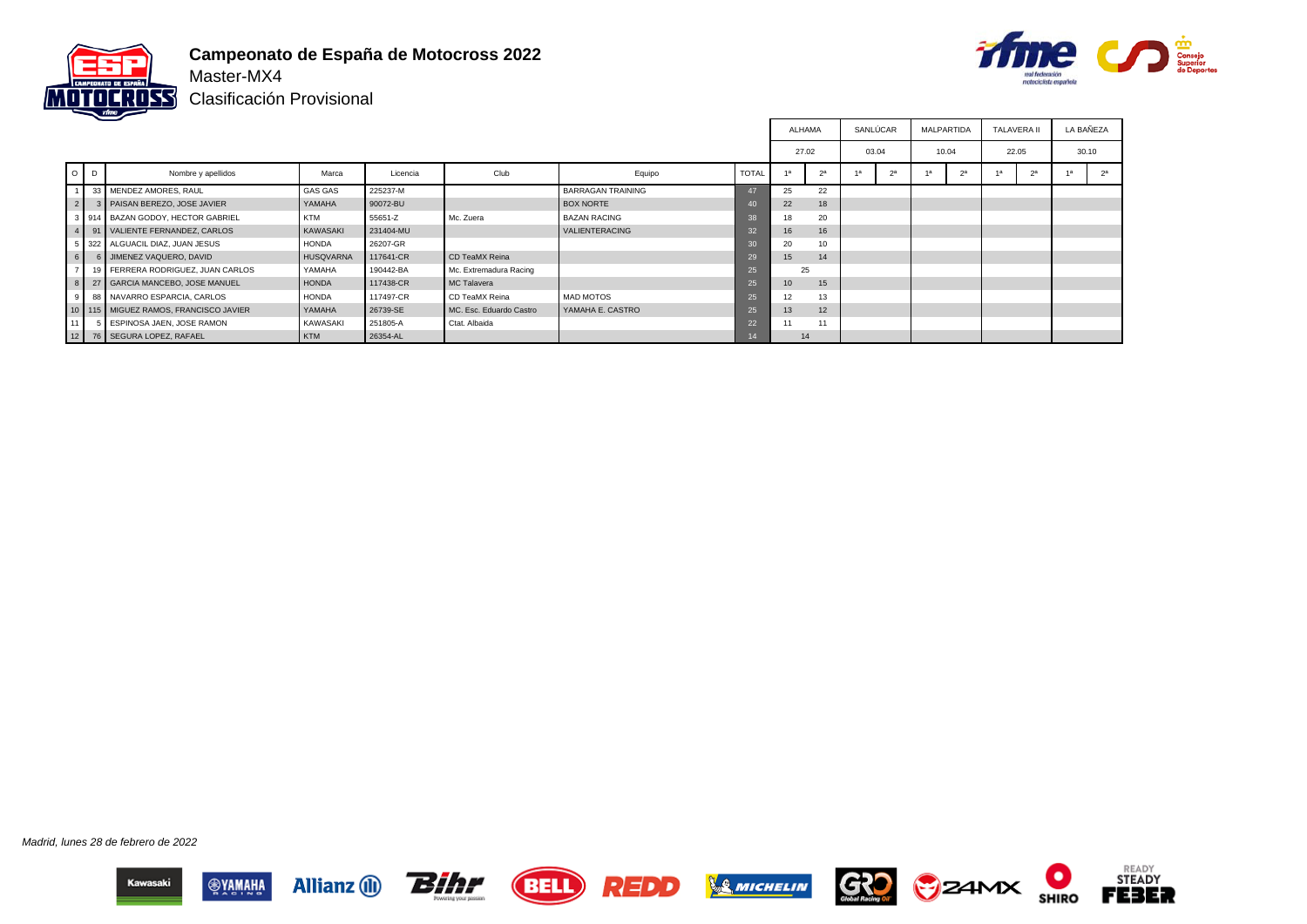



Yamaha YZ85 bLU cRU Cup Clasificación Provisional

|                          | __ |                          |       |          |               |        |       |       |    |    | SANLÚCAR |       | MALPARTIDA | MOTORLAND |        | <b>DON BENITO</b> |  |  |  |  |       |
|--------------------------|----|--------------------------|-------|----------|---------------|--------|-------|-------|----|----|----------|-------|------------|-----------|--------|-------------------|--|--|--|--|-------|
|                          |    |                          |       |          |               |        |       | 27.02 |    |    | 03.04    | 10.04 |            | 08.05     |        |                   |  |  |  |  | 09.10 |
| $\overline{\phantom{0}}$ | D  | Nombre y apellidos       | Marca | Licencia | Club          | Equipo | TOTAL | 4a    | 2a | 1a | $\sim$   |       |            |           | $\sim$ |                   |  |  |  |  |       |
|                          |    | MARTINEZ GONZALEZ, JAUME |       | 146309-B | Amv Torroella |        |       |       | 25 |    |          |       |            |           |        |                   |  |  |  |  |       |
| 2 <sup>1</sup>           |    | GOMEZ FERNANDEZ, CARMEN  |       | 225334-M |               |        |       |       | 22 |    |          |       |            |           |        |                   |  |  |  |  |       |

Madrid, lunes 28 de febrero de 2022













 $\bullet$ 

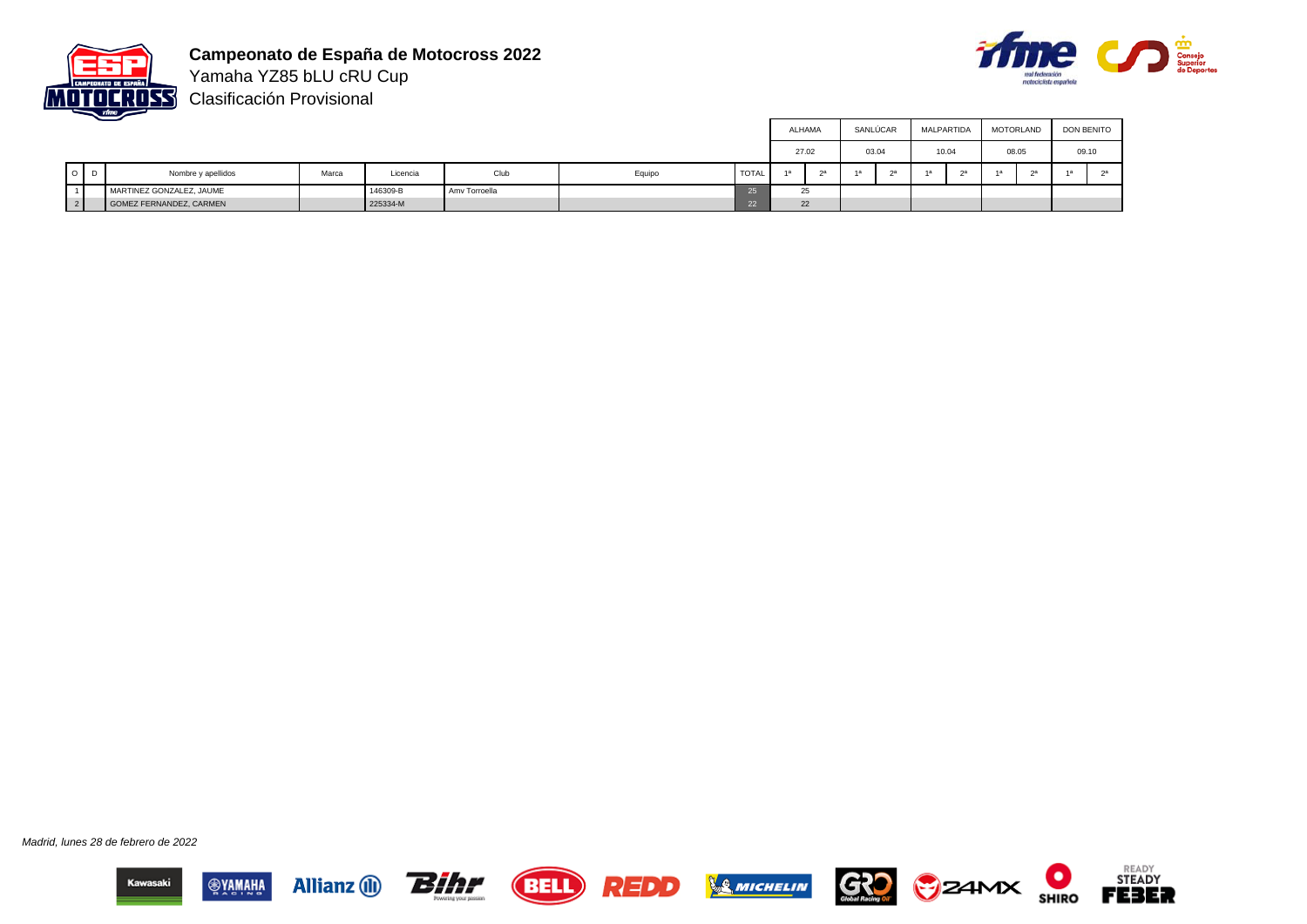Clasificación Provisional de Constructores



|                |                                  |                  | Alhama         |                | MotorLand      |                | <b>Don Benito</b> |                |                | La Bañeza      |
|----------------|----------------------------------|------------------|----------------|----------------|----------------|----------------|-------------------|----------------|----------------|----------------|
|                |                                  |                  | 27.02          |                | 08.05          |                |                   | 02.10          |                | 30.10          |
| $\mathbf{o}$   | Constructor                      | <b>TOTAL</b>     | 1 <sup>a</sup> | 2 <sup>a</sup> | 1 <sup>a</sup> | 2 <sup>a</sup> | 1 <sup>a</sup>    | 2 <sup>a</sup> | 1 <sup>a</sup> | 2 <sup>a</sup> |
| $\mathbf{1}$   | KIM                              | 50               | 25             | 25             |                |                |                   |                |                |                |
| $\overline{2}$ | <b>SEYAMAHA</b>                  | 40               | 20             | 20             |                |                |                   |                |                |                |
| 3              | HONDA                            | 30               | 14             | 16             |                |                |                   |                |                |                |
| $\overline{4}$ | $\Box$<br><b>GASGAS</b>          | 27               | 16             | 11             |                |                |                   |                |                |                |
| 5              | <sup>6</sup> Husq <u>varna</u> * | 27               | 12             | 15             |                |                |                   |                |                |                |
| 6              | <b>Kawasaki</b>                  | $\boldsymbol{0}$ |                |                |                |                |                   |                |                |                |

**Madrid, 28 de Febrero de 2022** [www.rfme.com](http://www.rfme.com/)

Allianz (i) **Bihr** 

Club Campeón: *SE DETERMINARÁ AL FINALIZAR EL CAMPEONATO*















# **MXFemenino**